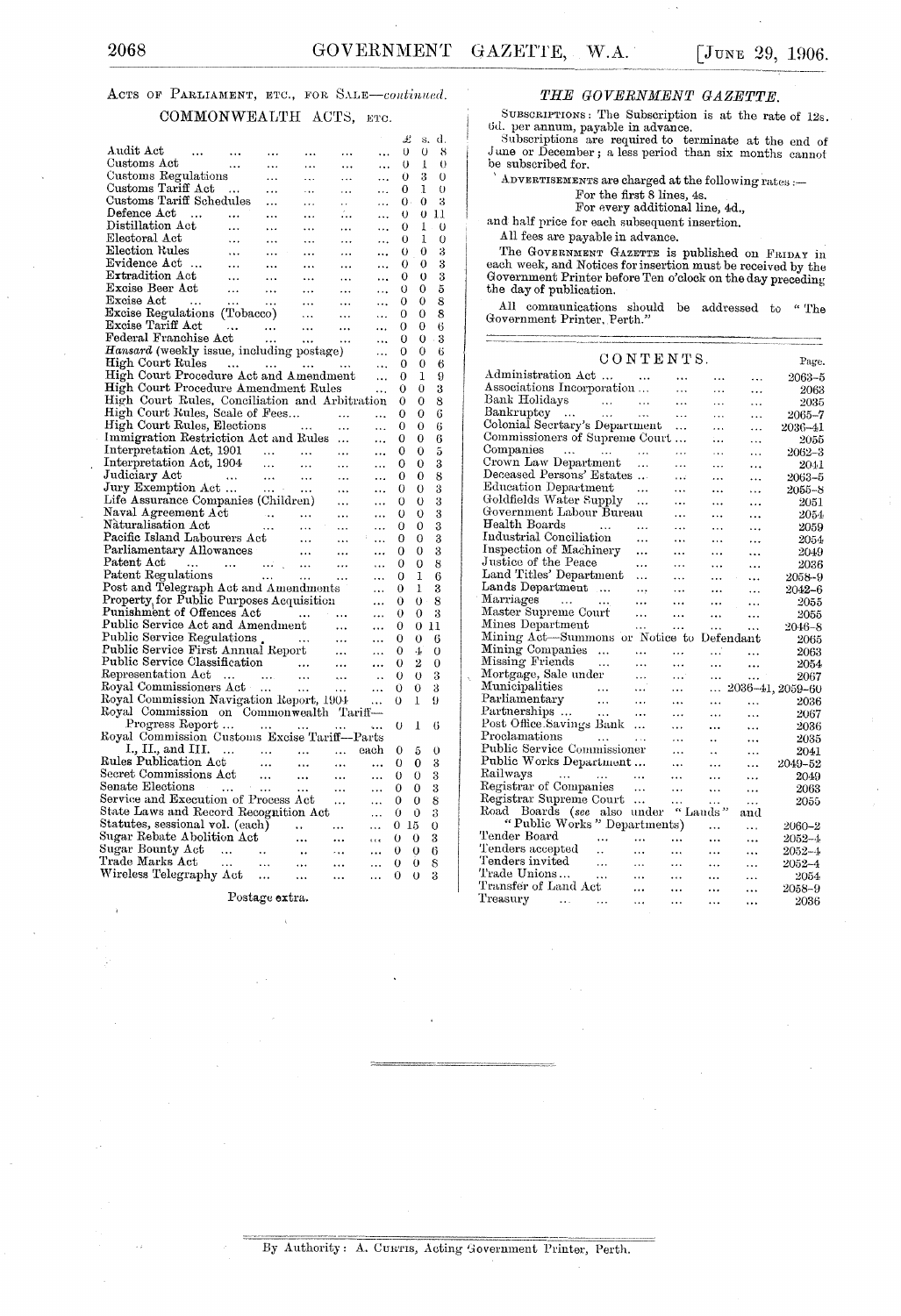

# Government Gazette

# PERTH, FRIDAY, 29 JUNE 1906 No. 44

© STATE OF WESTERN AUSTRALIA

## **CONTENTS**

Administration Act Associations Incorporation Bank Holidays Bankruptcy Colonial Secretary's Department Commissioner of Supreme Court Companies Crown Law Department Deceased Persons' Estates Education Department Goldfields Water Supply Government Labour Bureau Health Boards Industrial Conciliation Inspection of Machinery Act Justices of the Peace Land Titles' Department Lands Department Marriages Master Supreme Court Mines Department Mining Act—Summons or Notice to Defendant Mining Companies Missing Friends Mortgage, Sale under Municipalities Parliamentary Partnerships Post Office Savings Bank Proclamations Public Service Commissioner Public Works Department Railways Registrar of Companies Registrar Supreme Court Road Boards (see also under ''Lands'' and ''Public Works'' Departments) Tender Board Tenders accepted Tenders invited Trade Unions Transfer of Land Act